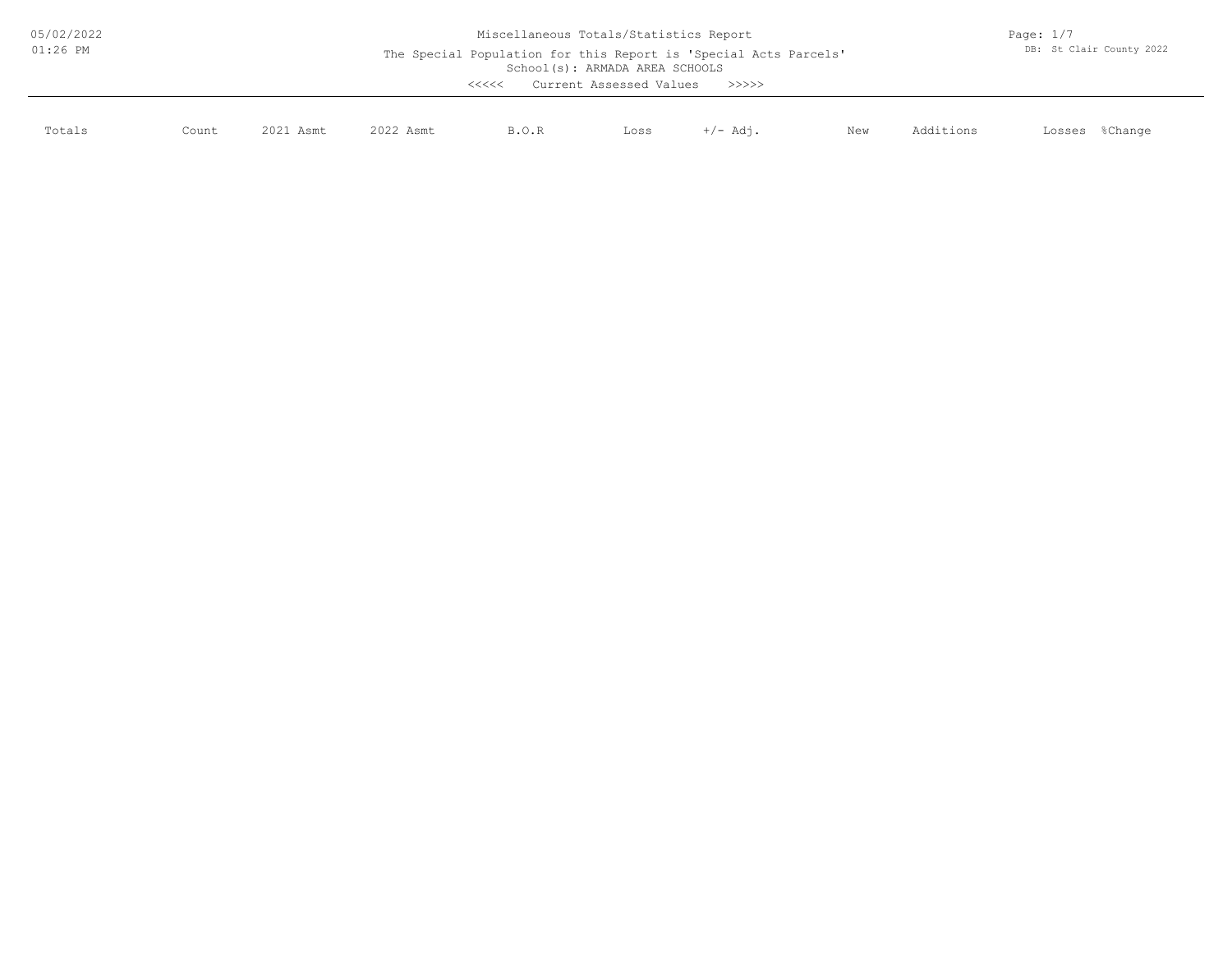| 05/02/2022 | Miscellaneous Totals/Statistics Report                                                                                                                    |          |         |          |          |         |          |         |                          | Page: $2/7$ |  |  |
|------------|-----------------------------------------------------------------------------------------------------------------------------------------------------------|----------|---------|----------|----------|---------|----------|---------|--------------------------|-------------|--|--|
| $01:26$ PM | The Special Population for this Report is 'Special Acts Parcels'<br>School(s): ARMADA AREA SCHOOLS<br>S.E.V., Taxable and Capped Values<br>>>>>>><br><<<< |          |         |          |          |         |          |         | DB: St Clair County 2022 |             |  |  |
| Totals     | Count                                                                                                                                                     | 2021 SEV | Fin SEV | 2022 SEV | 2021 Tax | Fin Tax | 2022 Tax | BOR Tax | 2022 Cap                 | 2022 MCAP   |  |  |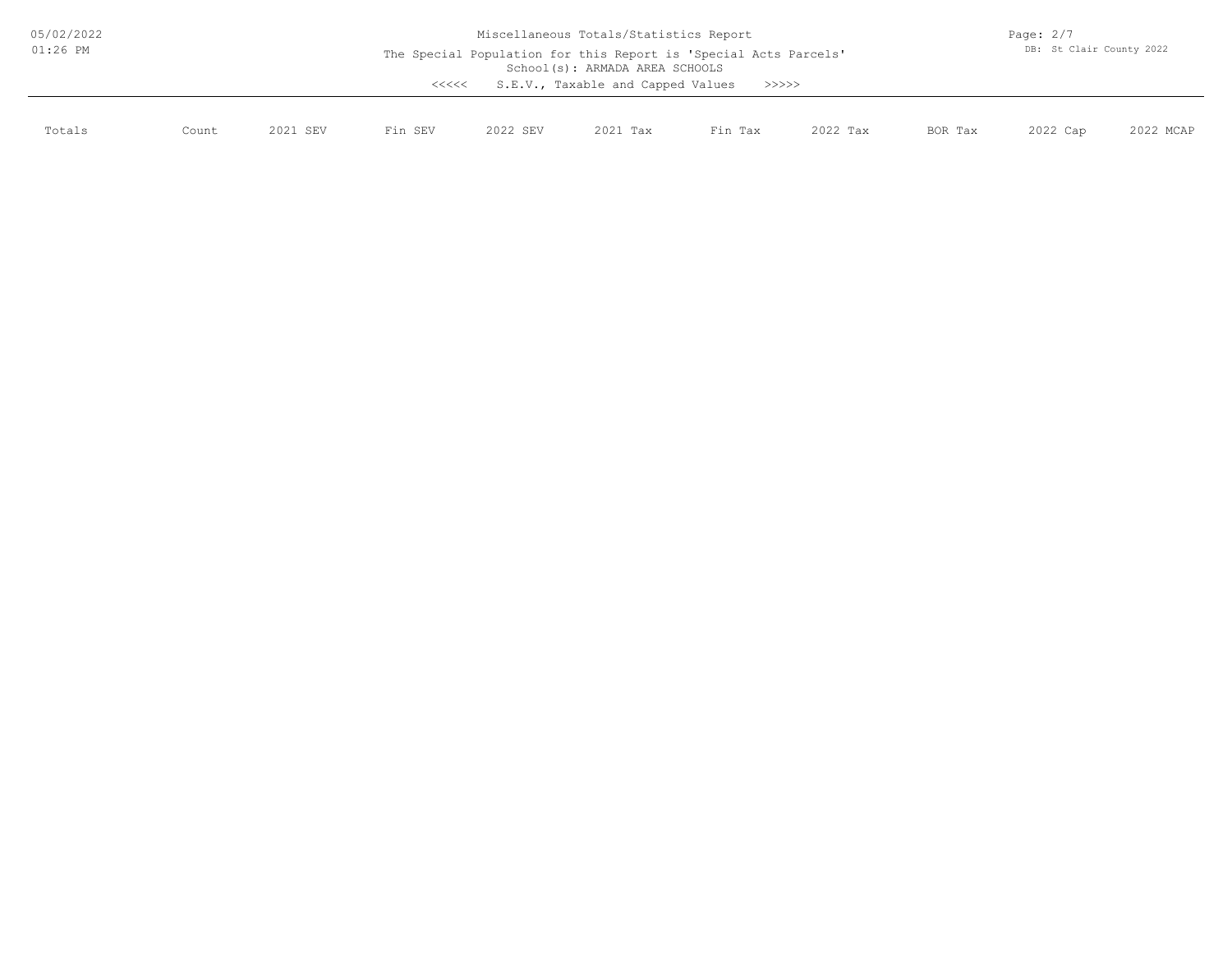| 05/02/2022<br>$01:26$ PM | Miscellaneous Totals/Statistics Report<br>The Special Population for this Report is 'Special Acts Parcels'<br>School(s): ARMADA AREA SCHOOLS<br>PRE/MBT Percentage Times S.E.V. |                  |                                                                                                       |           |                  |                             |                       |                  | Page: $3/7$<br>DB: St Clair County 2022 |  |
|--------------------------|---------------------------------------------------------------------------------------------------------------------------------------------------------------------------------|------------------|-------------------------------------------------------------------------------------------------------|-----------|------------------|-----------------------------|-----------------------|------------------|-----------------------------------------|--|
| Totals                   | Count                                                                                                                                                                           | 2021 ORIG<br>PRE | $\begin{array}{c} \begin{array}{c} < \  \  < \  \  < \end{array} \end{array}$<br>2021 ORIG<br>Non-PRE | Final PRE | Final<br>Non-PRE | >>>>>><br>W/O Winter<br>PRE | W/O Winter<br>Non-PRE | 2022 ORIG<br>PRE | 2022 ORIG<br>Non-PRE                    |  |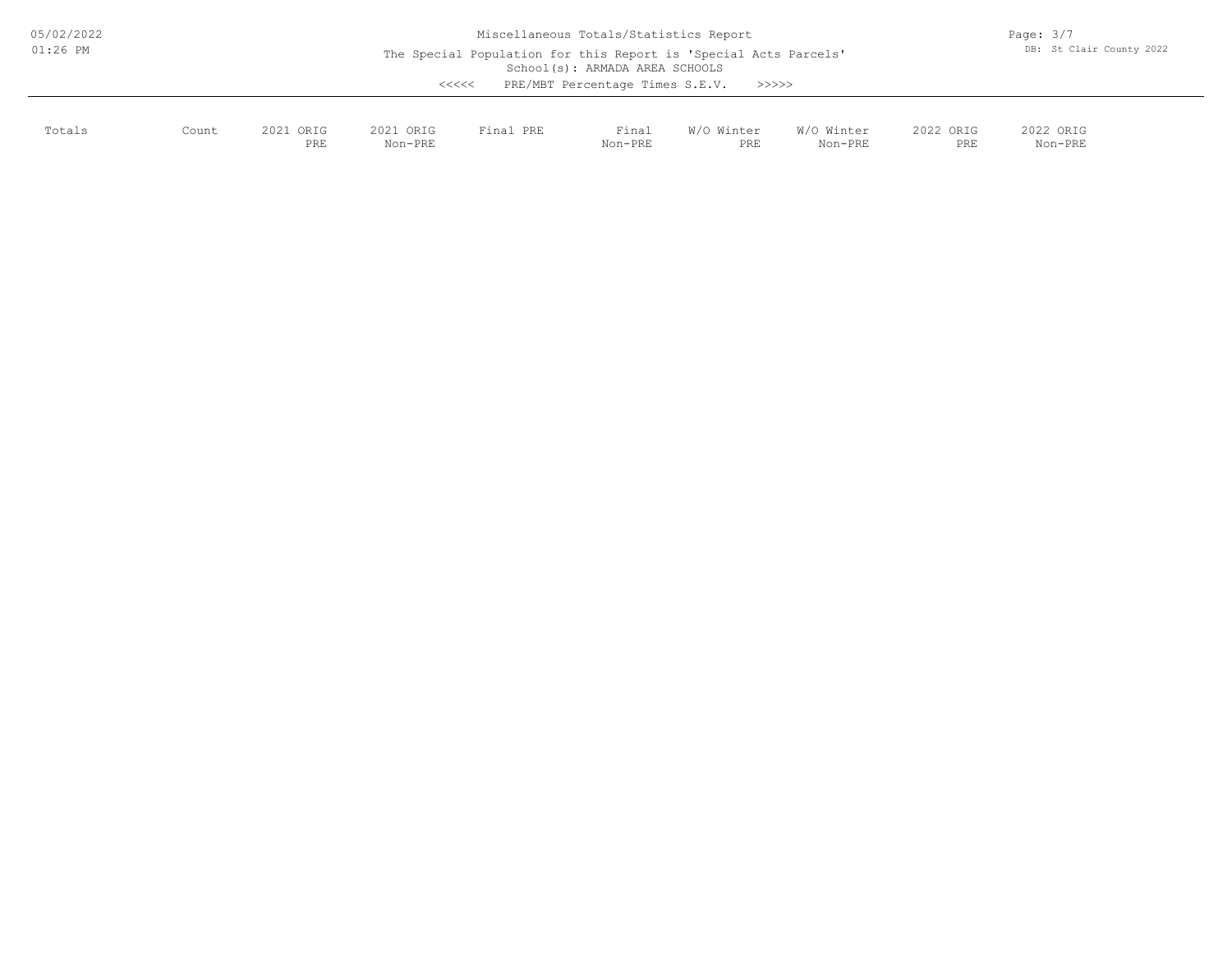| 05/02/2022 | Miscellaneous Totals/Statistics Report |                  |                      |                                                                  |                                                                    |                   |                       |                  |                          |  |
|------------|----------------------------------------|------------------|----------------------|------------------------------------------------------------------|--------------------------------------------------------------------|-------------------|-----------------------|------------------|--------------------------|--|
| $01:26$ PM |                                        |                  | <<<<                 | The Special Population for this Report is 'Special Acts Parcels' | School(s): ARMADA AREA SCHOOLS<br>PRE/MBT Percentage Times Taxable | >>>>>>            |                       |                  | DB: St Clair County 2022 |  |
| Totals     | Count                                  | 2021 ORIG<br>PRE | 2021 ORIG<br>Non-PRE | Final PRE                                                        | Final<br>Non-PRE                                                   | W/O Winter<br>PRE | W/O Winter<br>Non-PRE | 2022 ORIG<br>PRE | 2022 ORIG<br>Non-PRE     |  |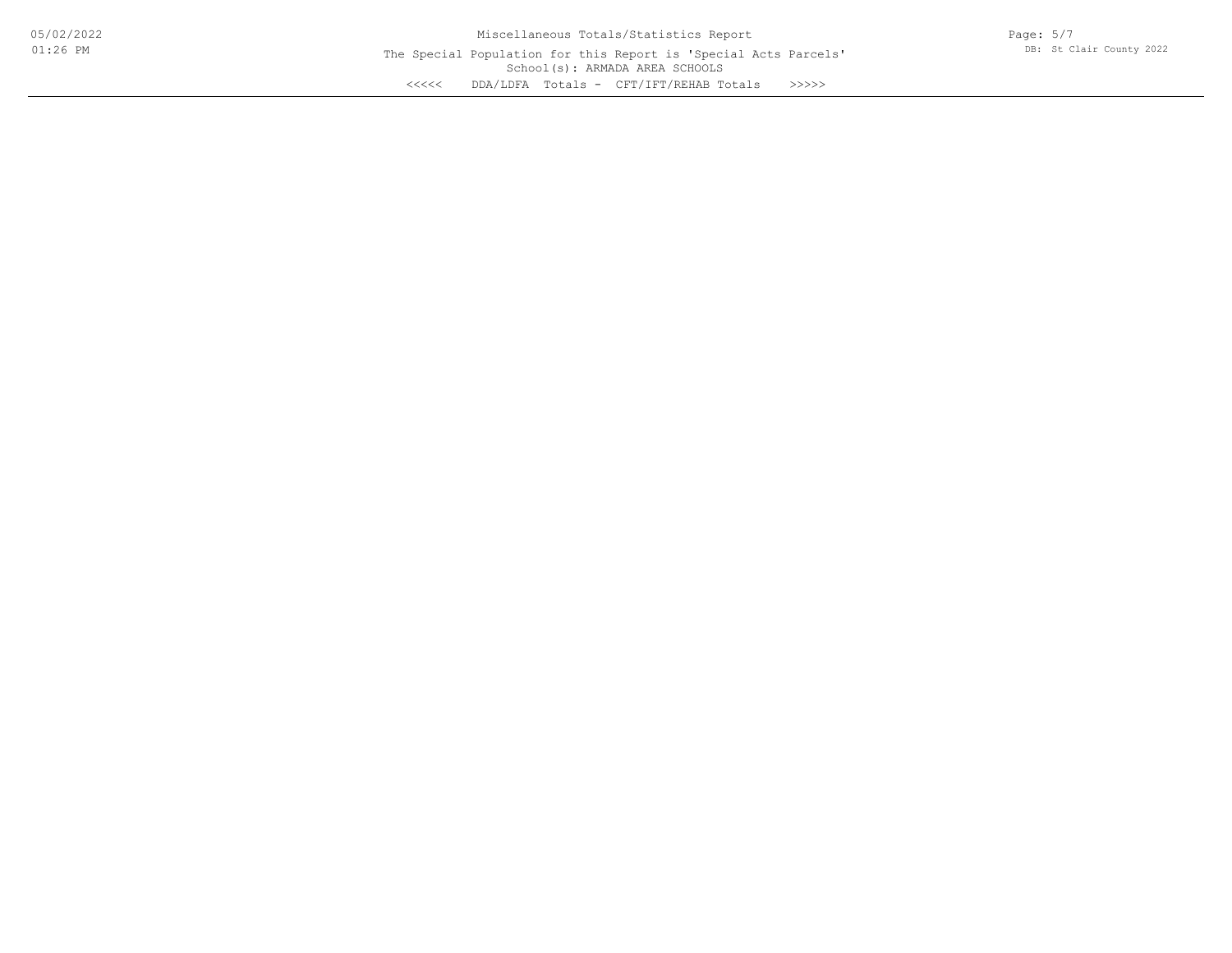## School(s): ARMADA AREA SCHOOLS The Special Population for this Report is 'Special Acts Parcels'